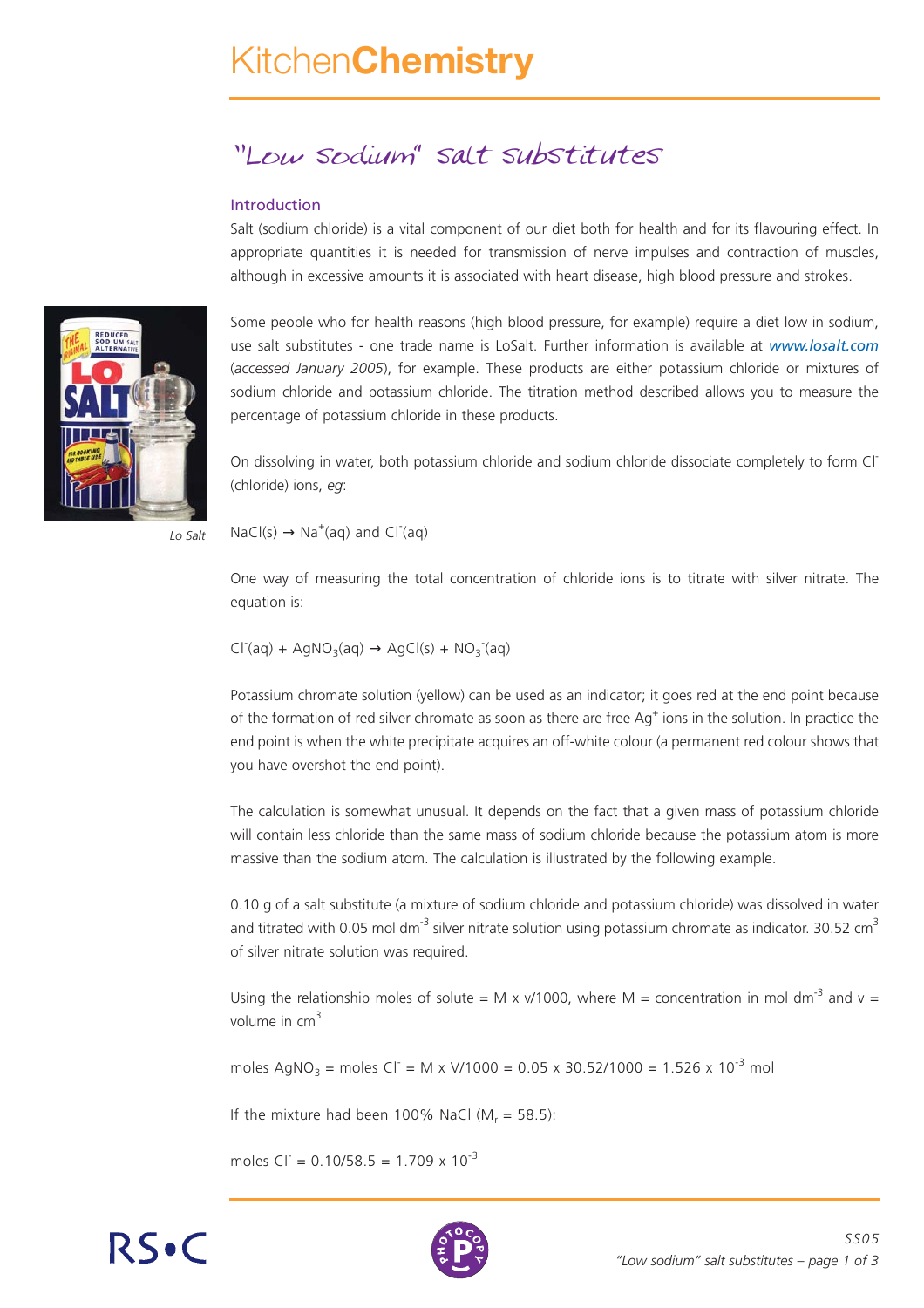| If the mixture had been 100% KCI ( $M_r = 74.5$ ): |     |                                                         |
|----------------------------------------------------|-----|---------------------------------------------------------|
| moles $CI = 0.10/74.5 = 1.342 \times 10^{-3}$      |     |                                                         |
| Let % KCl be x, then % NaCl = $100-x$              |     |                                                         |
| Moles Cl in mixture                                | $=$ | $1.342 \times 10^{-3} x + 1.709 \times 10^{-3} (100-x)$ |
|                                                    |     | 100                                                     |
| $1.526 \times 10^{-3}$                             | $=$ | $1.342 \times 10^{-3} x + 1.709 \times 10^{-3} (100-x)$ |
|                                                    |     | 100                                                     |
| 152.6                                              | =   | $1.342 x + 170.9 - 1.709 x$                             |
| 18.3                                               | $=$ | 0.367 x                                                 |
| X                                                  |     | 50                                                      |

So the mixture was 50% potassium chloride and 50% sodium chloride.

Alternatively, the calculation could be set out as below

100% KCl 1.342 x 10<sup>-3</sup> mol Actual 1.526 x 10<sup>-3</sup> mol 100% NaCl 1.709 x 10<sup>-3</sup> mol 0.184 x 10<sup>-3</sup> mol  $\longrightarrow$   $\leftarrow$  0.183 x 10<sup>-3</sup> mol  $0.367 \times 10^{-3}$  mol

Our measured number of moles of Cl<sup>-</sup> is (0.183 x 10<sup>-3</sup>/0.367 x 10<sup>-3</sup>) x100% = 50% of the way from pure NaCl to pure KCl, so the mixture was 50% NaCl, 50% KCl.

#### Apparatus and equipment

Your group will need:

- burette stand or retort stand, boss and clamp
- 50  $cm<sup>3</sup>$  burette
- $\bullet$  10 cm<sup>3</sup> pipette
- pipette filler
- white tile
- two or three 250  $\text{cm}^3$  conical flasks
- $\bullet$  100 cm<sup>3</sup> beaker
- access to a top pan balance
- $\bullet$  100 cm<sup>3</sup> volumetric flask
- wash bottle containing deionised water.